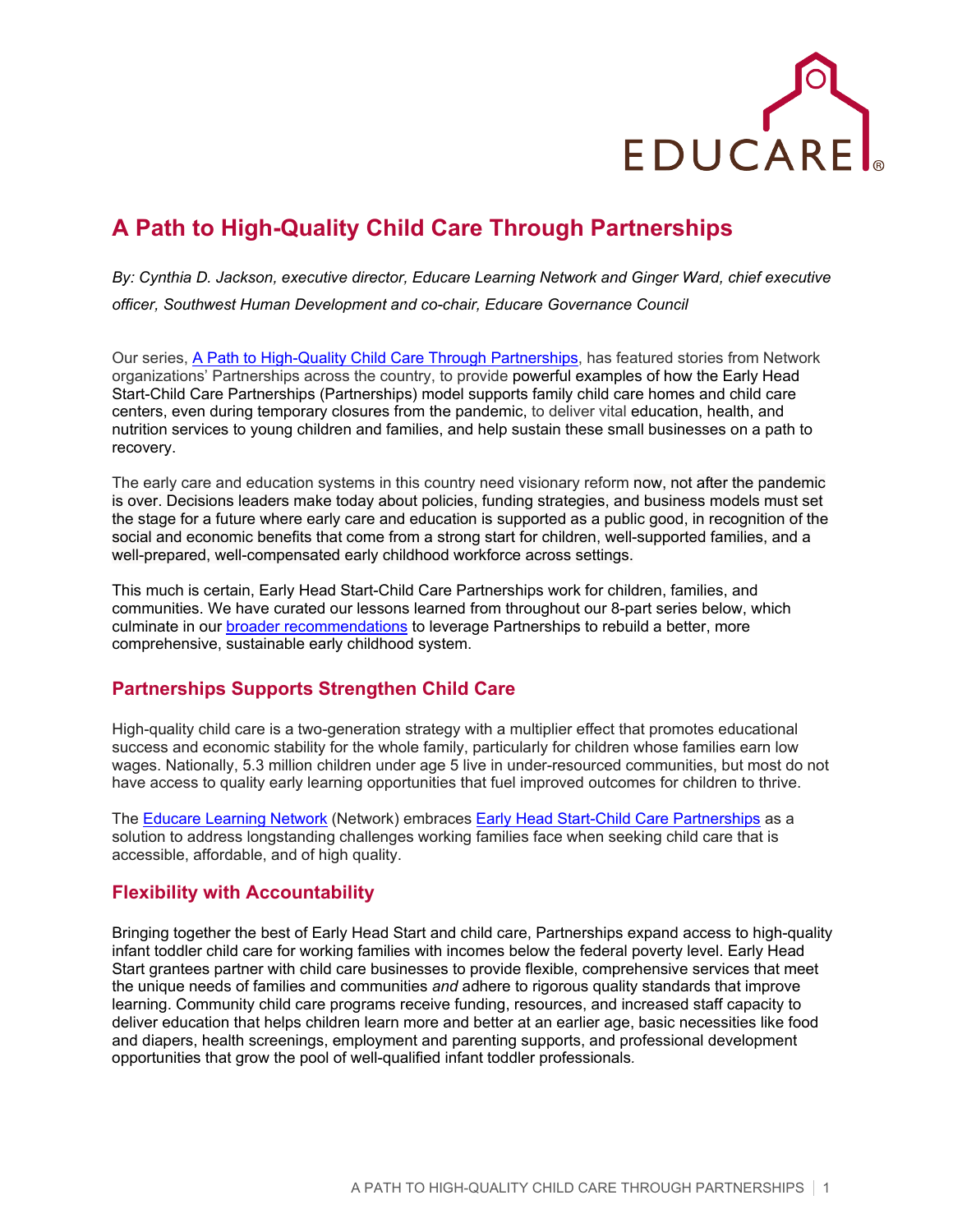

## **Navigating Evolving Realities**

From Miami to rural Maine, Tulsa and Oklahoma City to Milwaukee, New Orleans to Denver and in our nation's capitol, the Network's Partnerships and dozens of recent state and national reports attest to the financial devastation of COVID-19 on the already fragile child care sector, while underscoring just how essential these programs are for children, families, employers, and state and local economies. With no end to the pandemic in sight, child care providers face increased expenses to meet stringent health requirements and to reduce group sizes, but lower tuition revenues as enrollments are reduced. Without significant and increased financial commitments and tangible supports from the private and public sectors, child care providers simply cannot cover the mounting costs of rent, supplies, and staff salaries. Many child care businesses have permanently shut down just when the economy needs them most.

The need for high-quality early education and care has never been greater. A recent [Urban Institute](https://www.urban.org/research/publication/parents-are-struggling-provide-their-families-during-pandemic?utm_source=urban_researcher&utm_medium=email&utm_campaign=covid_parents&utm_term=lhp)  [report](https://www.urban.org/research/publication/parents-are-struggling-provide-their-families-during-pandemic?utm_source=urban_researcher&utm_medium=email&utm_campaign=covid_parents&utm_term=lhp) highlights challenges facing families with children due to the pandemic – job loss, food insecurity, inability to pay for housing, utilities, and medical costs, and difficulties managing work and caregiving responsibilities. The report also underscores many ways in which the pandemic poses risks to children's health, development, and well-being, with Black, Latinx, and Native American families and child care providers disproportionately suffering greater negative impacts.

As states and communities shift from "flattening the curve" to reopening, all working families with young children need high-quality options. We need tested models and innovative, cost effective solutions to ensure families can access early care and education services that meet their needs, while protecting the health and safety of children and the early childhood workforce who are experiencing adversity, fear, and trauma.

But we cannot simply return to the pre-pandemic status quo to navigate these evolving realities. We must build back an early childhood service delivery system that is financially sustainable and gives families affordable, safe choices that meet standards of quality and connect families to health, mental health, and other critical community services.

#### **Partnerships Build Back Better**

For close to 20 years the Educare Learning Network has delivered high-quality, comprehensive early education services - in collaboration with community partners - to children and families from diverse racial, ethnic, and cultural backgrounds in urban, suburban, and rural communities. We urge federal, state, and local governments and systems leaders to act on the recommendations below.

- <span id="page-1-0"></span>• **Focus on Equity.** Allocate resources first to where they're needed most to address historical, persistent opportunity gaps experienced by families and communities rooted in racism and other inequities ─ to children of color, children from low-income families, and children with special needs; educators and program leaders of color; and providers serving under-resourced communities.
- **Make Care Truly Affordable and Accessible:** Maintain eligibility for families regardless of job status and eliminate parent fees and co-payments. Implement policies that encourage greater flexibility and reduce administrative burdens in family eligibility determination and enrollment processes for publicly funded early care and education programs.
- **Fund the Cost of Quality**: Allocate resources to community-based family child care homes and centers to effectively implement program standards and two-generation practices rooted in research that address the comprehensive domains of child development, engage parents, and eliminate systemic biases that lead to disparities in children's experiences and outcomes. Commit